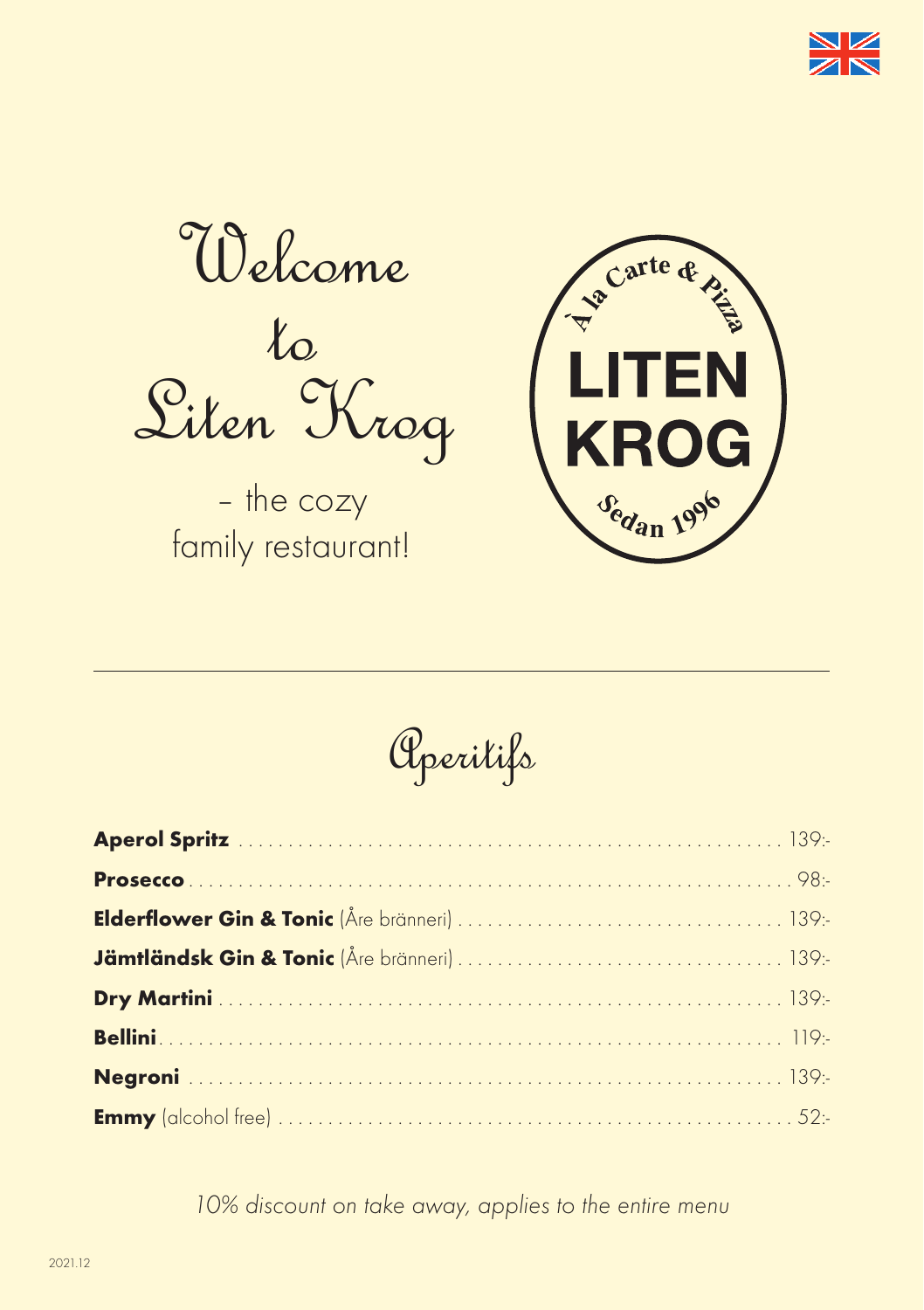Meny

Starters

#### **Pizza Blanco**

| <b>Baked goat cheese</b>                            |
|-----------------------------------------------------|
|                                                     |
| a classic Swedish starter made with creamy shrimps, |
| <b>Toast Skagen</b>                                 |
|                                                     |
| with västerbottencheese, fish roe,                  |

#### beets, pine nuts, arugula and honey . 135:-

#### **Liten Krog's Carpaccio**

blackened reindeer thighs, tarragon mayonnaise, pickled red cabbage, Grana Padano and garlic croutons. . . . . . . . . . . . . . . . . . 169:-



| Warm cloudberry with vanilla ice cream and rolling pin 110:- |  |
|--------------------------------------------------------------|--|
|                                                              |  |
|                                                              |  |
|                                                              |  |
| <b>Espresso, Cognac &amp; chocolate truffle</b>              |  |
|                                                              |  |

Would you like something to drink with the dessert? You'll find hot coffee drinks and more a few pages ahead.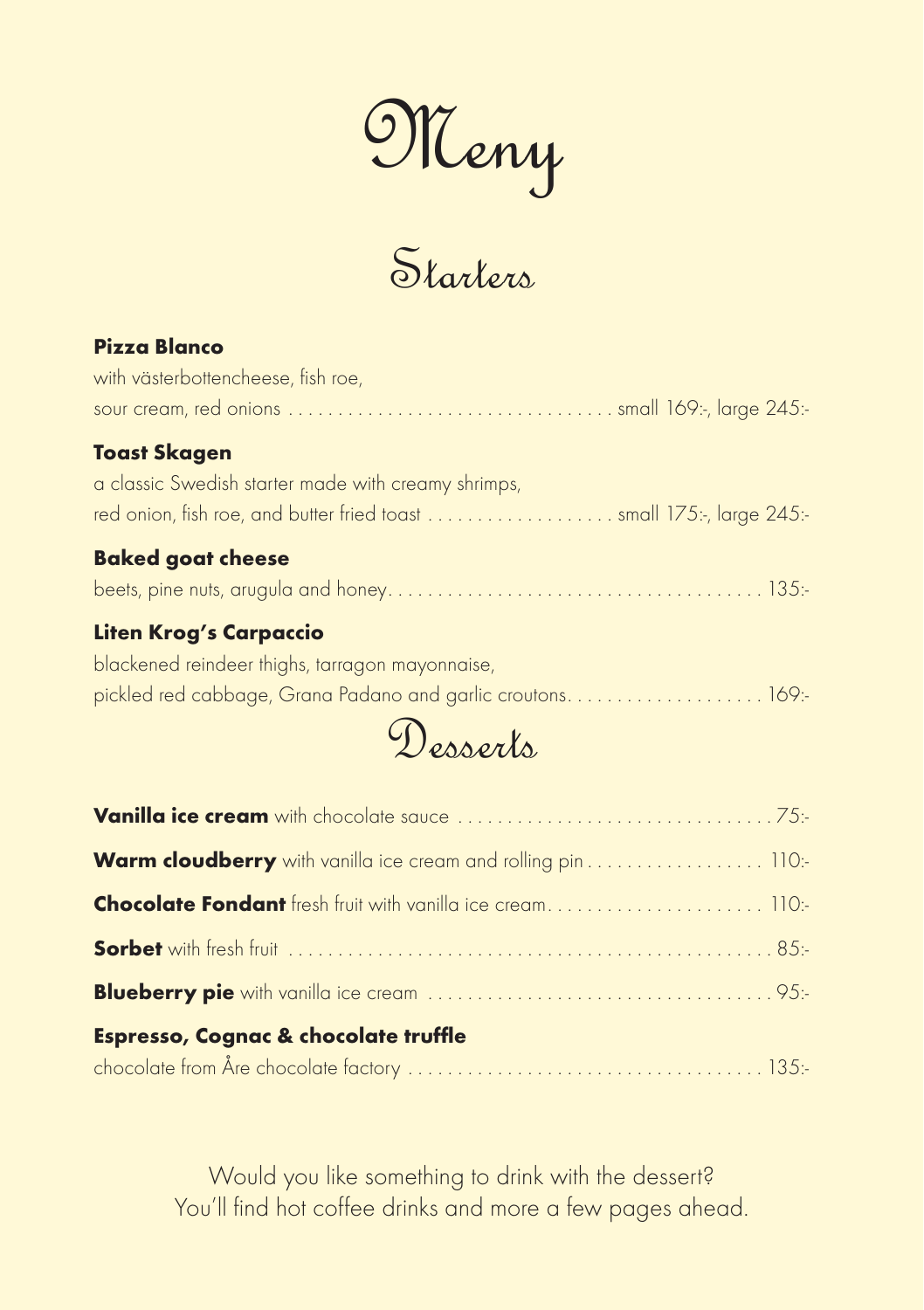## Main courses – à la carte

#### **Liten Krog's seafood stew** salmon, hoki fish, shrimps, musseles, served with aioli, and bread 1/2 155:-, 1/1 239:- **Butterfried char fillet** served with lobster sauce, warm carrot salad and potato and parsnips puree 295:- **Lamb racks** oven baked served with garlic butter, red wine sauce, roasted cauliflower, root vegetables and potato gratin 325:- **Pepper roast fillet** served with hot cognac sauce, butter-cooked carrots and pommes Anna . . . . . . . . 345:-**Reindeer fillet** served with juniper sauce, baked root vegetables, chanterelles, raw lingonberries and potato gratin 355:- **Prime rib burger** served with cheddar cheese, bacon, black pepper mayo, pickled red onions, lettuce, tomato, bearnaise and french fries .................215:-**Vegetarian hamburger** served with cheddar cheese, black pepper mayo, pickled red onions, lettuce, tomato, bearnaise and French fries . . . . . . . . . . . . . . 205:-**Pasta with fillet** served with mushrooms, cream, garlic and Grana Padano 245:- **Vegetarian lentil stew** with zucchini and peppers, served with baked cauliflower, potato and parsnips puree and roasted sunflower seeds 225:-

Don't forget to mention if you have any food allergies that we need to know about.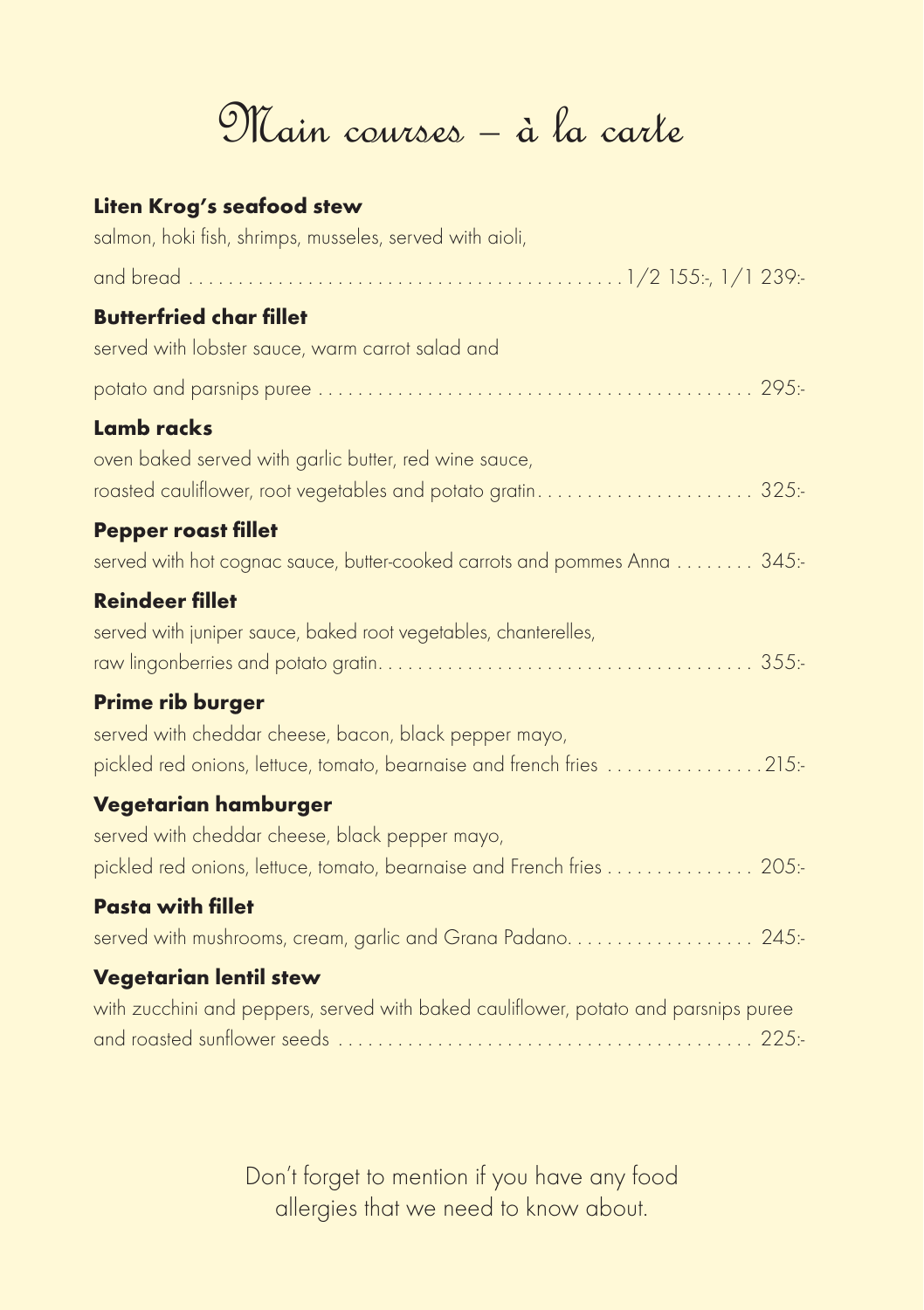

| <b>2. La Bussola</b> tomato, cheese, ham, prawns added after baking 160:- |  |
|---------------------------------------------------------------------------|--|
| 3. Capricciosa tomato, cheese, ham, mushrooms 160:-                       |  |
|                                                                           |  |
|                                                                           |  |
| For the kids no 1-10  95:-                                                |  |

#### Favorites

| 16. Pizza kebab kebab, onion, fresh tomatoes, garlic sauce  160:- |  |
|-------------------------------------------------------------------|--|
| 17. Thai chicken chicken, onion, curry, chilli sauce  160:        |  |
| 18. Pizza du Chèvre ham, olives, chèvre, honey  160:              |  |

*The pizzas can be order gluten free (+20:-) The pizza dough contains egg yolk.*

*10% discount on take away, applies to the entire menu*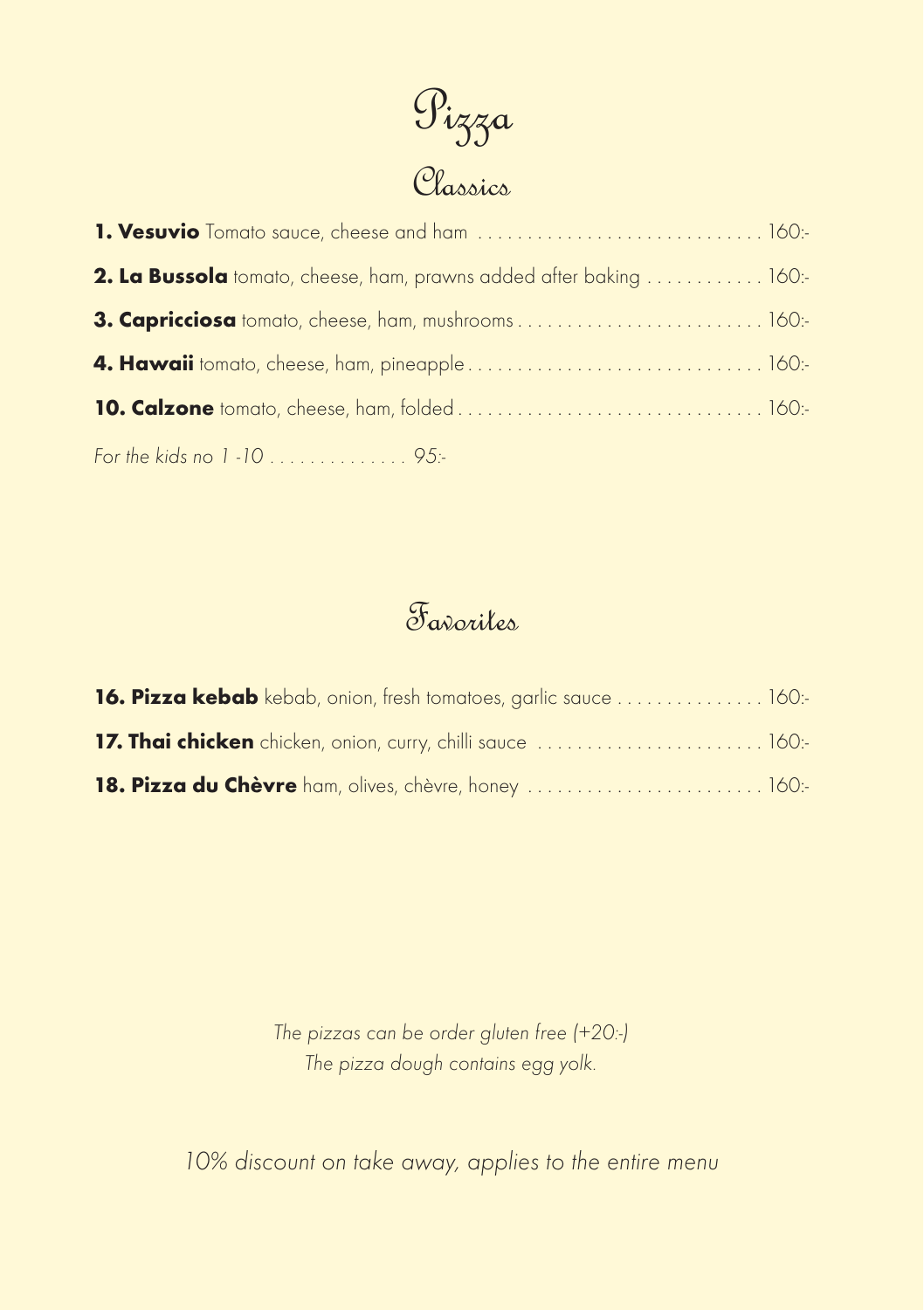#### Italian Classics

| 26. Mozzarella mozzarella, prosciutto ham,                  |  |
|-------------------------------------------------------------|--|
| 27. Pepperoni peppers, pepperoni sausage, fresh tomatoes,   |  |
|                                                             |  |
| 29. Ventricina mozzarella, Ventricina salami,               |  |
| 30. Pizza Pesto prosciutto, mozzarella, red onion,          |  |
| 31. Pizza Beetroot Rödbeta mozzarella, pine nuts, beetroot, |  |

## New favorites

| 33. Kalamata chèvre, figs, beetroot, walnuts, honey,                                                                             |  |
|----------------------------------------------------------------------------------------------------------------------------------|--|
| 34. Salsiccia mushroom, truffle ricotta, salsiccia,                                                                              |  |
| <b>36. Spinach</b> sundried tomato, mozzarella,                                                                                  |  |
| 40. Pizza of the house Mushrooms, pepper, mozzarella, pesto,<br>feta cheese, ricotta and ruccola will be added after baking 175: |  |
| <b>50. Chanterell</b> thin slices of reindeer meat, chanterell,                                                                  |  |
| <b>51. Du Chef</b> fillet of beef, mushrooms, red onion,                                                                         |  |

| Extra topping 10:-/20:- |  |  |  |  |  |  |  |  |  |  |  |  |
|-------------------------|--|--|--|--|--|--|--|--|--|--|--|--|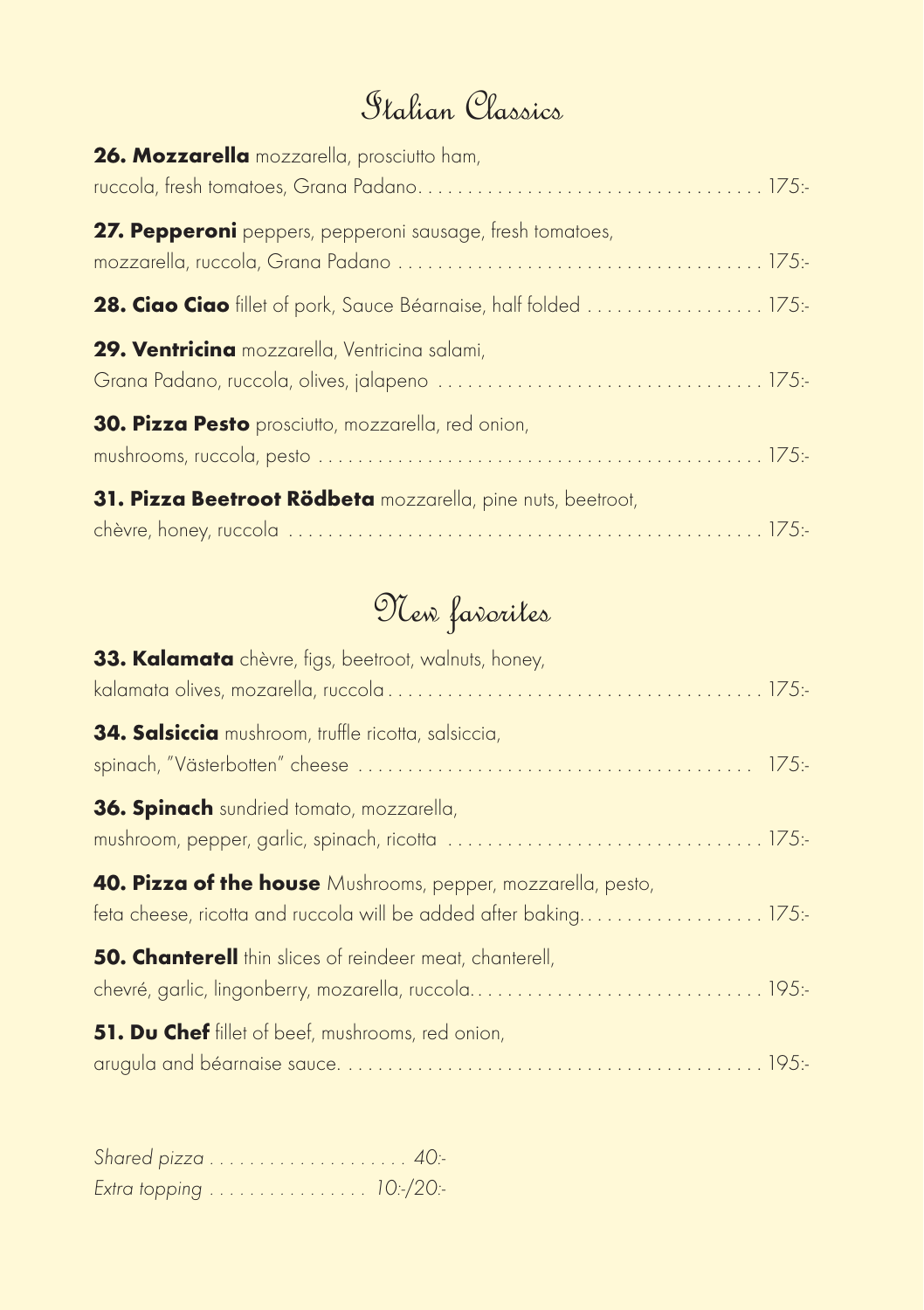# Beer & Soda

Coffee

| Coffee / Tea  35:-        |  |
|---------------------------|--|
| <b>Espresso</b> 35:-/40:- |  |
| Cappuccino  42:-          |  |
|                           |  |

Snaps

| OP Andersson26:-/cl  |  |
|----------------------|--|
| Bäska droppar26:-/cl |  |

|  |  | Cognac & Calvados |
|--|--|-------------------|
|--|--|-------------------|

| Grönstedts Monopol  26:-/cl    |  |
|--------------------------------|--|
|                                |  |
|                                |  |
|                                |  |
| Calvados Boulard VSOP  30:-/cl |  |

Dessert Wine

| Laborie Pineau South Afrika20:-/cl |  |
|------------------------------------|--|
|                                    |  |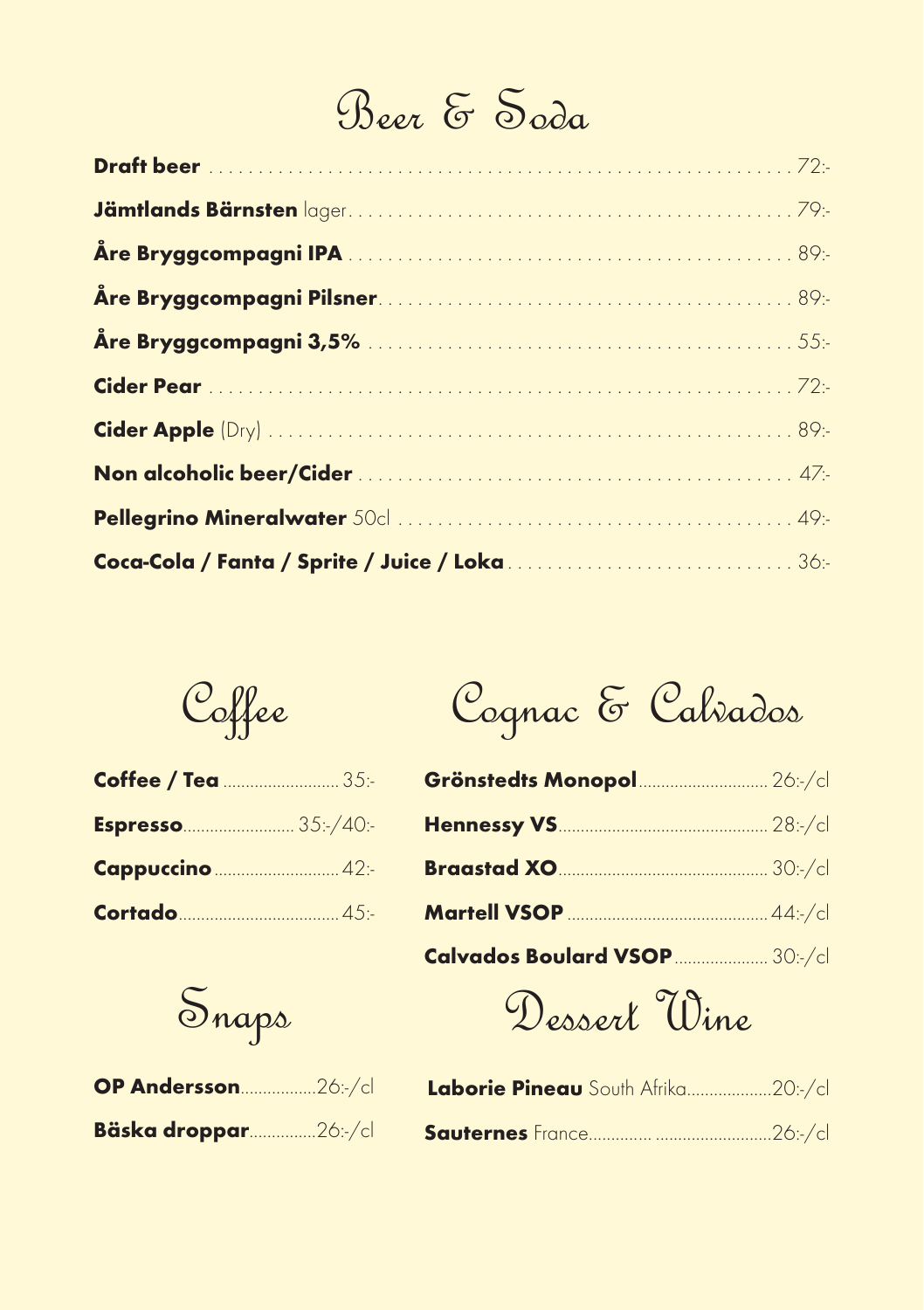Coffee drinks

Whiskey

Scotch

| Famous Grouse 26:-/cl        |  |
|------------------------------|--|
|                              |  |
| Makers Mark bourbon  30:-/cl |  |

Single Malt

| <b>Bowmore</b> 12 years 30:-/cl   |  |
|-----------------------------------|--|
| <b>Laphroaig</b> 10 years 30:-/cl |  |
|                                   |  |

# Grappa

| Mazetti Barbera white 34:/cl          |  |
|---------------------------------------|--|
| Mazetti Barbera aged36:-/cl           |  |
| Pinot Nero Stravecchia45:-/cl         |  |
| <b>Amarone</b> Bertani reserva47:-/cl |  |



| <b>Grand Marnier 26:-/cl</b>     |  |
|----------------------------------|--|
|                                  |  |
| <b>Xanté</b> 26:-/cl             |  |
|                                  |  |
| Rom Diplomatico  30:-/cl         |  |
| Rom Diplomatico reserva  40:-/cl |  |